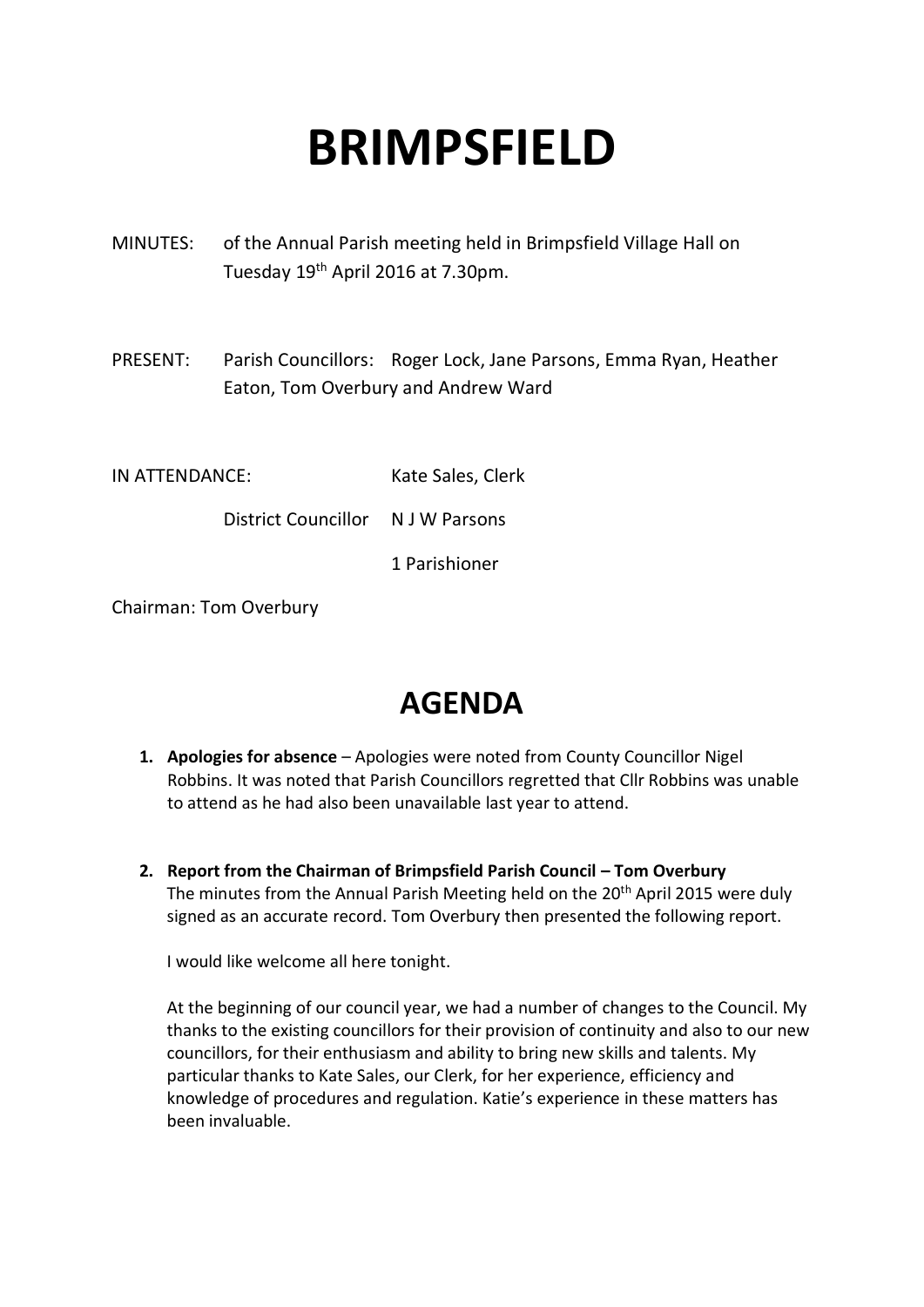Our precept. At our January meeting we outlined our budget for the financial year 2016-17. We were informed that the County Council would, after five years of frozen rates be increasing their part of the Council Tax by around 1.99% plus the 2% ringfenced social care addition that the Government had allowed. The Police had also indicated that they too would be adding an increase. With this in mind the Parish Council felt it needed to be prudent with its budget and after discussions the Parish Council set the precept for 2016/17 to £4524, an increase of £111.00 or 2.5%, compared to the 5% increase the previous year.

Major variations compared to the previous year were savings from not needing to buy another lap top for the Clerk, which was offset by increases in the grass cutting budget (£70) and the Clerk's salary (£150). We have budgeted £200 for the training of new, or old, councillors, £50 less than last year. Other budgeted costs where very similar to the previous year.

Moving on to other matters.

We discussed all planning applications, as they came forward. I do sometimes feel that any comments that we make carry very little weight, which I believe is an opinion held by other council members and other parish councils, but that is a separate issue.

The state of the local roads, and various other traffic issues continue to take up a large proportion of our time. We have recently had a Speed Data Recorder installed for a time in the village. Over the period of five days (Wednesday to Sunday), 815 vehicles were recorded with 85% keeping below 30mph. 14% were between 31 and 40, 1.5% over 40 with a top speed of 57mph. Predictably, early mornings and Thursday and Friday afternoons were the worst times for speeding. Details will be published on our web site.

We now have our own Parish Council website - www.brimpsfieldpc.org, with full details of meetings, minutes, etc and all the publishable data that we, as a Parish Council, need to publish. My thanks go to Kate for organizing and managing that. There is also a Brimpsfield village website, organized by Roger Lock, which is a great asset, and I'm sure will grow as time goes on and will become a focal point for the Village and its visitors. Thanks also due to Roger Lock for the continued work on the telephone box.

I dare say that we might have comments about the roll out of Gigaclear and the state of the verges. Please bear in mind that adoption of the verge is at your own risk, with regards to reinstatement.

I would like to thank Mark Foyn and Parish Councillor Mrs Jane Parsons for their continued support as our Snow Wardens, and I would also like to thank our Tree Warden, Emma Ryan.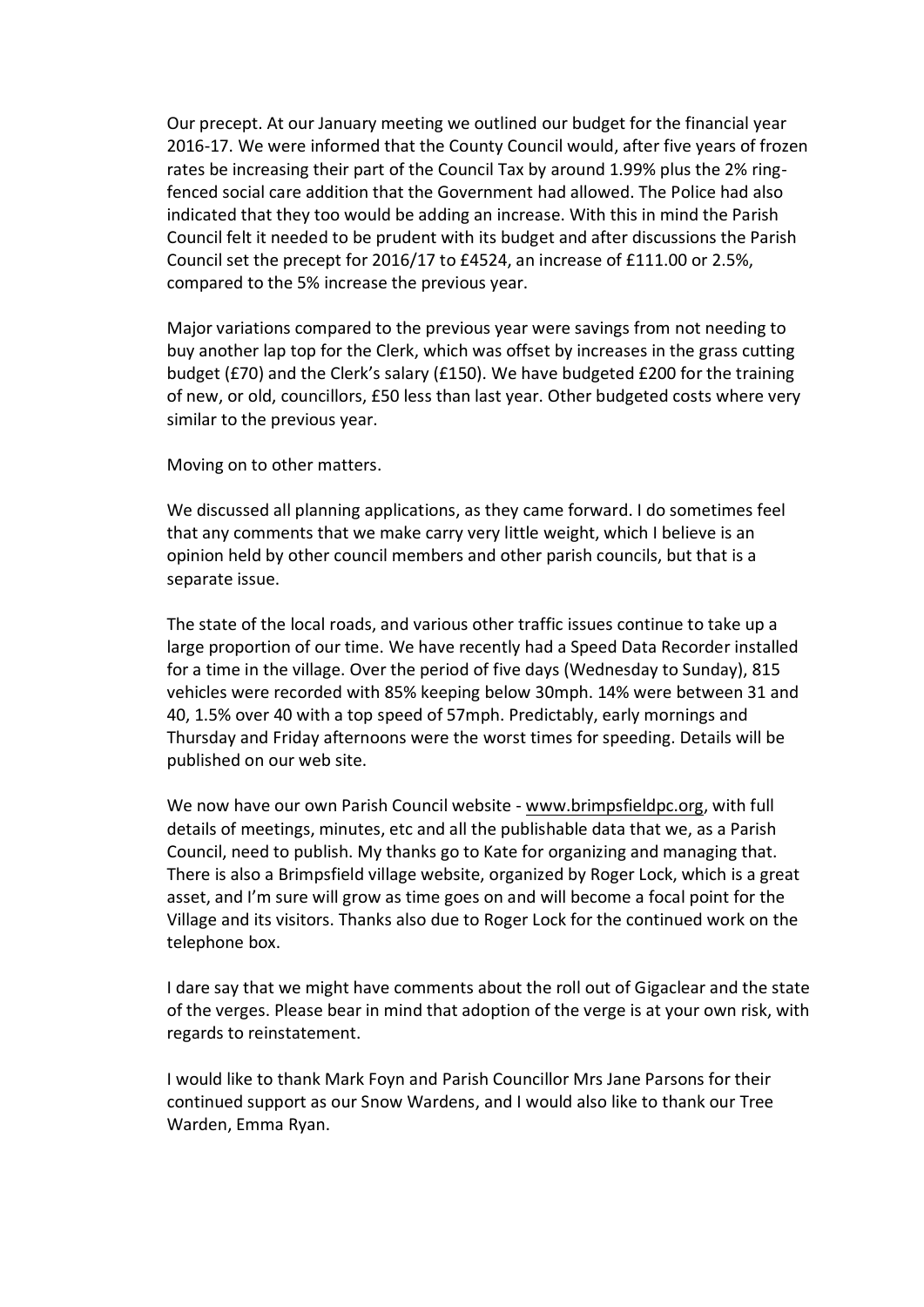*Cllr Lock raised the point that as we had had a mild winter the Parish Council had a large excess of salt from Amey. The Clerk made a note that no further stocks would be requested from Highways this year.*

### **3. Report from District Councillor** – **Cllr N Parsons**

#### Finance

CDC has managed to freeze Council Tax for 2016-17, mainly as a result of further efficiencies made in the operation of Council Services. This is combined with the projected savings coming from the Council's 2020 Vision Programme, involving further pooling of back office functions between neighbouring Councils. In particular:

- The efficient use of Ubico in dealing with waste services has resulted in further savings and
- The cost of providing car parking and planning services has reduced.

The Council's budget continues to provide £100,000 towards flood defence projects and the Council has also allocated £500,000 to support the provision of rural broadband across the District. It is worth noting that these savings and the freeze of Council Tax have been possible despite a cut in Central Government grants and reduced receipts from Business Rates.

Cotswold District Council remains debt free with net assets of over £34.8 million.

#### Planning

The preparation of the new Local plan has advanced to the stage where the final public consultation will be made during June/July 2016. The Council will then send the proposed Local Plan to the Plannnng Inspectorate. A Public Examination will then follow and, when approved by the inspectorate, the new Local plan should be adopted in 2017. The current version of the new Local Plan includes a policy to enable small scale development outside the main towns, provided that it can be accommodated without harm to the countryside and can be shown to be in the best interests of the particular settlement or village.

#### Environmental Schemes

The Council has allocated funds for environmental works within each Councillor's Ward. The scope of this scheme is very broad and, in the majority of cases, the award will be made if supported by the Ward Councillor. To date awards have covered litter picking, litter bins and flood protection/prevention.

#### Youth Projects

The Council is still able to support youth projects for those aged between 11-17. Such projects tend to be run during the school holidays, but any project will be considered. In the past, in Ermin Ward, the Council has managed to support diverse projects such as cricket coaching, theatre production and the provision of play equipment. Again, the Council will support most projects which are endorsed by the Ward Councillor.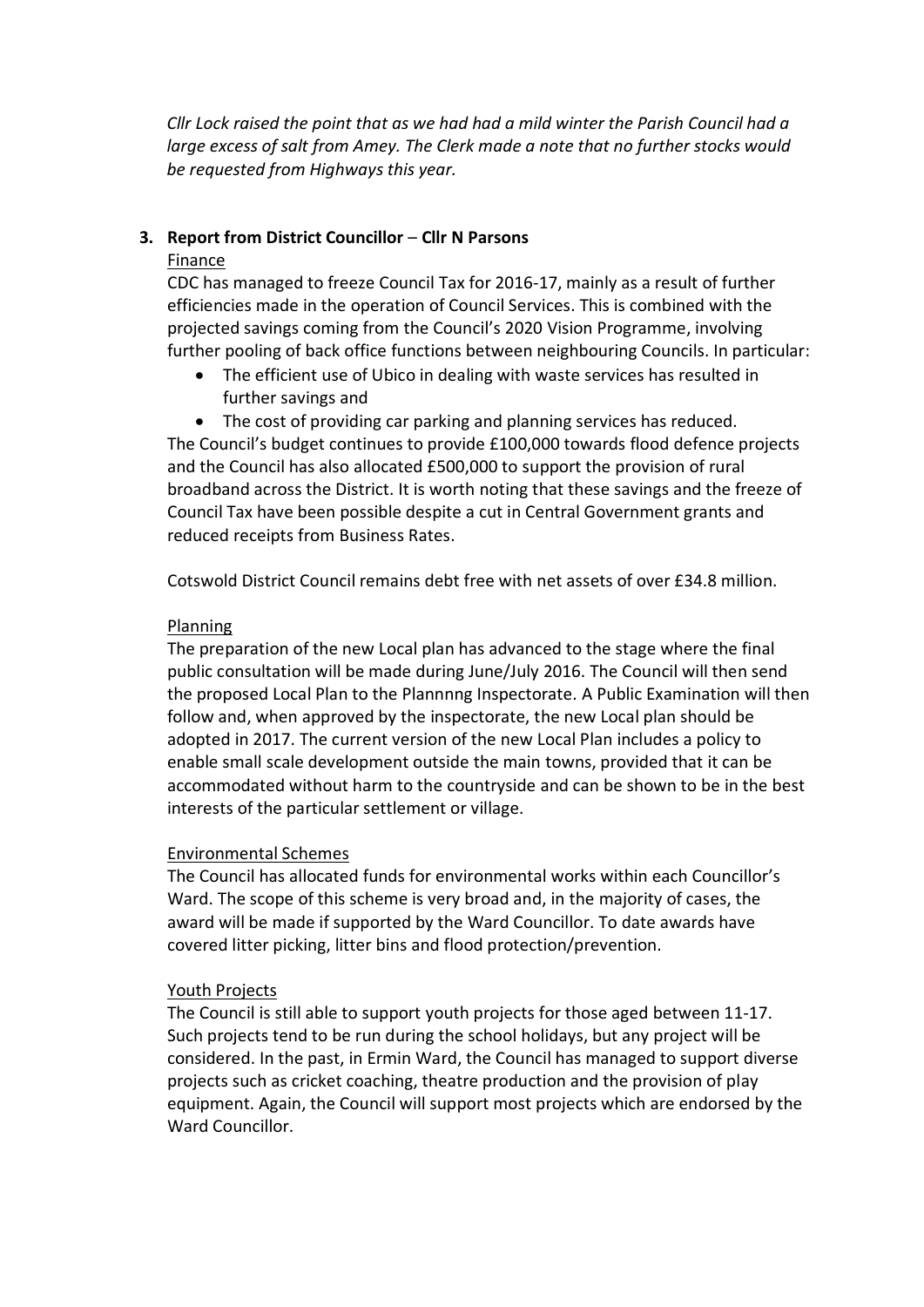#### Community Projects

The Council will continue to support local/community projects with the provision of fund matching with other organisations, such as GRCC and the Heritage Lottery Fund. Within the Cotswolds, this scheme has been particularly useful in the provision of, or maintenance of, village halls and other community facilities

*Questions were raised regarding the future of the A417 road link scheme. District Cllr N Parsons informed the meeting that this fell under the County Council's remit. The project was not going forward as quickly as possible due to the fact it was not as a high priority as it had been previously under the coalition government. However, the project was still written into the programme of works. Planning applications are due to be submitted later this year but it might be another five years before any actual roadworks commence.* 

*Questions were raised about the sort of projects that were suitable for the environmental and youth funding. Cllr Parsons confirmed clearance of gripes was acceptable for the flood relief work under the environmental fund, and that community litter picking in Brimpsfield would be acceptable. Youth projects had to be aimed at the 11 to 17 age bracket and he had a total fund of £1.5k for youth projects. Applications for both funds needed to be sent to him outlining the project's aims and costings. District Cllr N Parsons also informed the meeting that the District Council had an online reporting tool on its website a link for reporting fly-tipping and he encouraged it to be used.*

*It was noted that concerns were also raised around the fact that the village suffered badly fast moving traffic from the A417 due it being used as a 'rat-run'. Careless driving and litter tipping from these vehicles caused the village serious concerns especially in light of young families in the area out walking as there were no pavements.* 

**4. Report form Gloucestershire County Councillor Nigel Robbins (read by Kate Sales)** In securing a promise of funding to solve The Missing Link (A417) we have to realise that a new government might renege on this commitment. We received verbal assurances when we signed up to the plan that the question of noise (high speed wheel noise compounded by concrete surfaces) would be addressed at the same time as the construction of new carriageways. The Highways Agency (or whatever they now call themselves) have started to scope the issues. I doubt if they will depart from the Brown Route proposal.

Again, we had assurances that the old Birdlip High Street would not be re-opened for construction traffic. I suppose we need to safeguard your roads against that possibility. Despite what has been asserted, getting this project on to the short-list was a collective effort (the LEP put in the final proposal) and I am sure that suggesting the closure of the right turn to Leckhampton would not have assisted the process.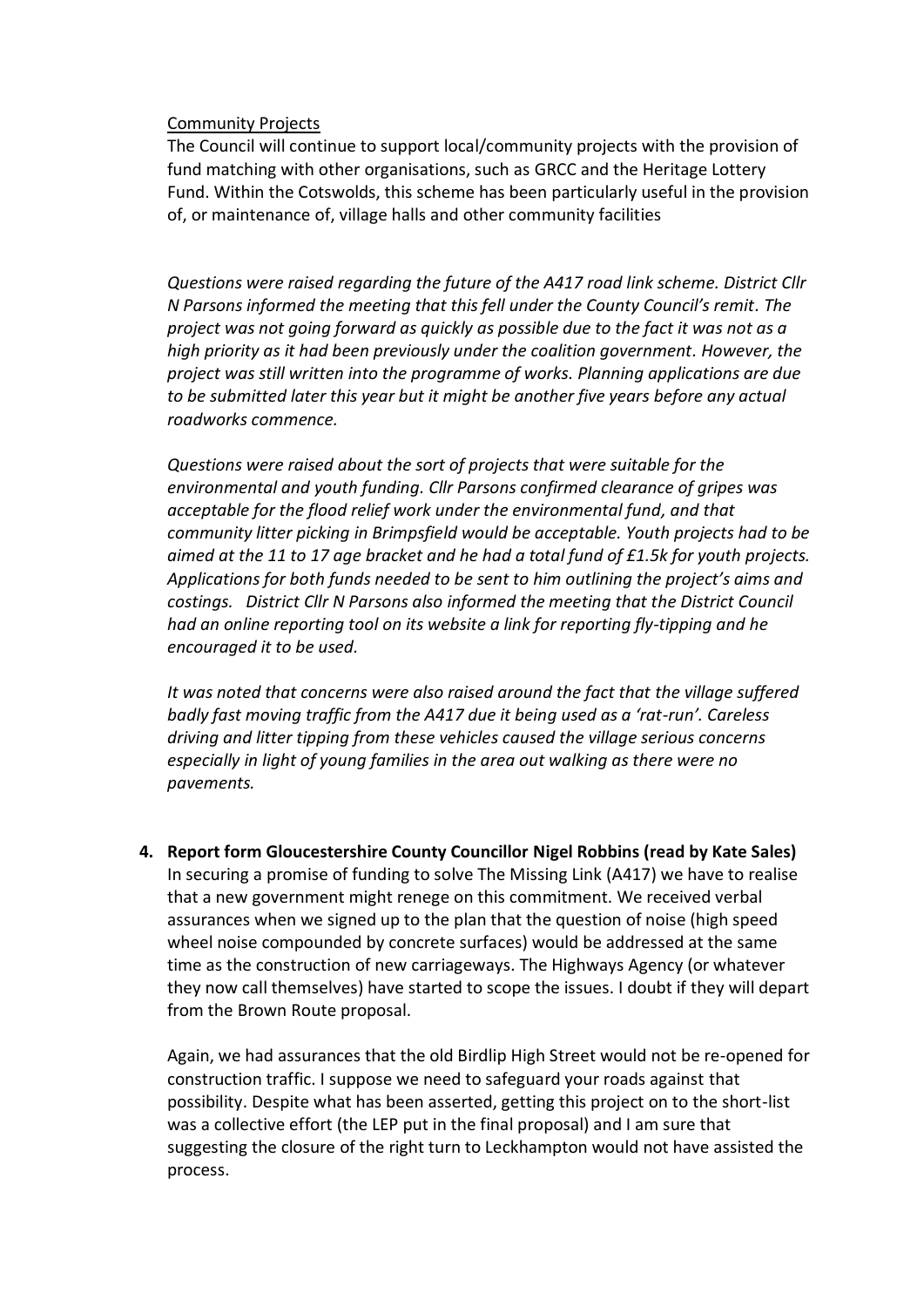Contracts for the 2nd stage of the Fastershire project for better broadband are to be awarded by May 13th. The key contacts at Shire Hall are Clare Edwards on 01452 328303 or Dawn Thompson. I would have to guess their e-mails. For those who continue to have a poor service there is a sense that patience will be required because the plan is to have everybody eventually on high speed access.

However, as the decisions on how the connections are to be made and where the new contractors are going to concentrate their energies for the Cotswold project will be made by the firm, not by GCC I see no harm in lobbying the appointed company, with evidence of significant business needs (home-based self-employed, for example) which, if not satisfied, will frustrate employment growth.

I was advised a month ago by Highways staff that a review had been launched by GCC into the contract with Amey, which is now 12 months old. To be conducted by a former respected Highways Manager. This was contradicted in the Chamber when I raised it recently; apparently they were helping Amey out, not reviewing their progress! Given the widespread concern about their performance it would do no harm for the BPC to write asking why there has been no full-scale review of the Amey contract now that a year has passed.

The School Place lottery is underway. If local demand greatly exceeds capacity, please advise me. I cannot influence the allocation process but I am willing to press for capital grants to expand capacity in popular primary & secondary schools.

**5. Report from the Chairman of the Village Hall Management Committee – Roger Lock** When last year this Annual Report was written it was believed that the Village Hall was an asset and the responsibility of the Parish Council. That position has since been clarified with the assistance of GRCC. The Trustees of the Management Committee are responsible for this Community asset. The Parish Council does however have a role in disposing of the asset(s) should the Management Committee become dysfunctional and/or the Trust become bankrupt.

Last year the Committee established the need to identify issues and set short, medium and long term goals.

I am pleased to report that the short term issues have been addressed and although the Village Hall itself needs replacing in the very near future, the essential maintenance problems have been largely corrected thanks to the efforts of members of various working parties who have given their time freely. All Health and Safety issues have been addressed and the Hall is now fully licensed for all its events and this includes a license to sell alcohol.

In addressing the medium term issues last year, the Committee began promoting the Hall as a regular meeting place for the village and in so doing developing community cohesion as well as helping to raise funds. Last Spring a 'Historical Day' with old